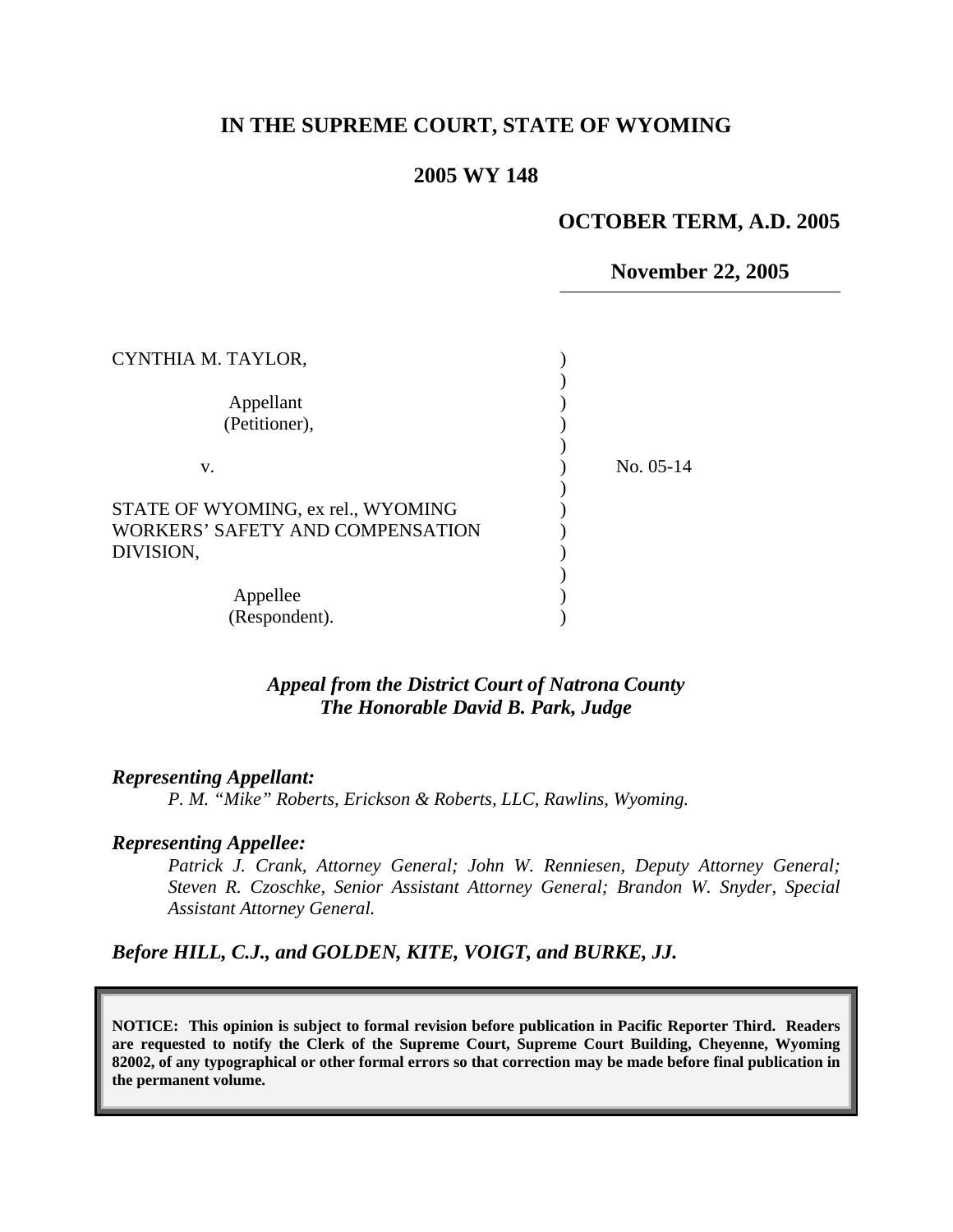## **BURKE, Justice.**

[¶1] Cynthia M. Taylor challenges the denial of her claim for worker's compensation benefits. Ms. Taylor contends that the decision of the office of administrative hearings (OAH) is not supported by substantial evidence. We affirm.

## *ISSUE*

[¶2] Ms. Taylor presents the following issue for review:

Whether the hearing examiner's decision to deny benefits is supported by substantial evidence and is in accordance with law.

# *FACTS*

[¶3] In March 2002, Ms. Taylor sustained a back injury as a result of a slip and fall on ice. She alleged that the injury was incurred in the course of her employment with Wyoming Behavioral Institute. She applied for, and received, worker's compensation benefits. Ms. Taylor was evaluated by Carla J. Loflin (P.A. Loflin), a physician's assistant, who prescribed anti-inflammatory medication and referred Ms. Taylor to physical therapy. Ms. Taylor received physical therapy treatment for the injury from April 2002 through July 2002. She was discharged from physical therapy on July 16, 2002.

[¶4] After her discharge from physical therapy, Ms. Taylor was pain free for several months. She obtained new employment. In the course of that employment, she began to experience intermittent back pain which she initially attributed to the large amount of standing required in her new employment. On February 26, 2003, Ms. Taylor visited P.A. Loflin for complaints of lower back pain.

[¶5] On March 3, 2003, Ms. Taylor again visited P.A. Loflin. During that visit, Ms. Taylor described an incident which occurred on March 1, 2003. According to Ms. Taylor, she had injured her back ducking under a "water tanker" on the back of a semitractor. She was not at work at the time of the incident. Ms. Taylor filed a claim for worker's compensation benefits. She alleged that she was entitled to additional benefits because her current back complaints were causally related to her March 2002 compensable injury. The Wyoming Workers' Safety and Compensation Division (Division) denied the claim. The matter was referred to the OAH and a contested case hearing was held on March 2, 2004.

[¶6] Ms. Taylor testified at the hearing and presented the deposition testimony of P.A. Loflin. The Division presented evidence in the form of exhibits and cross-examination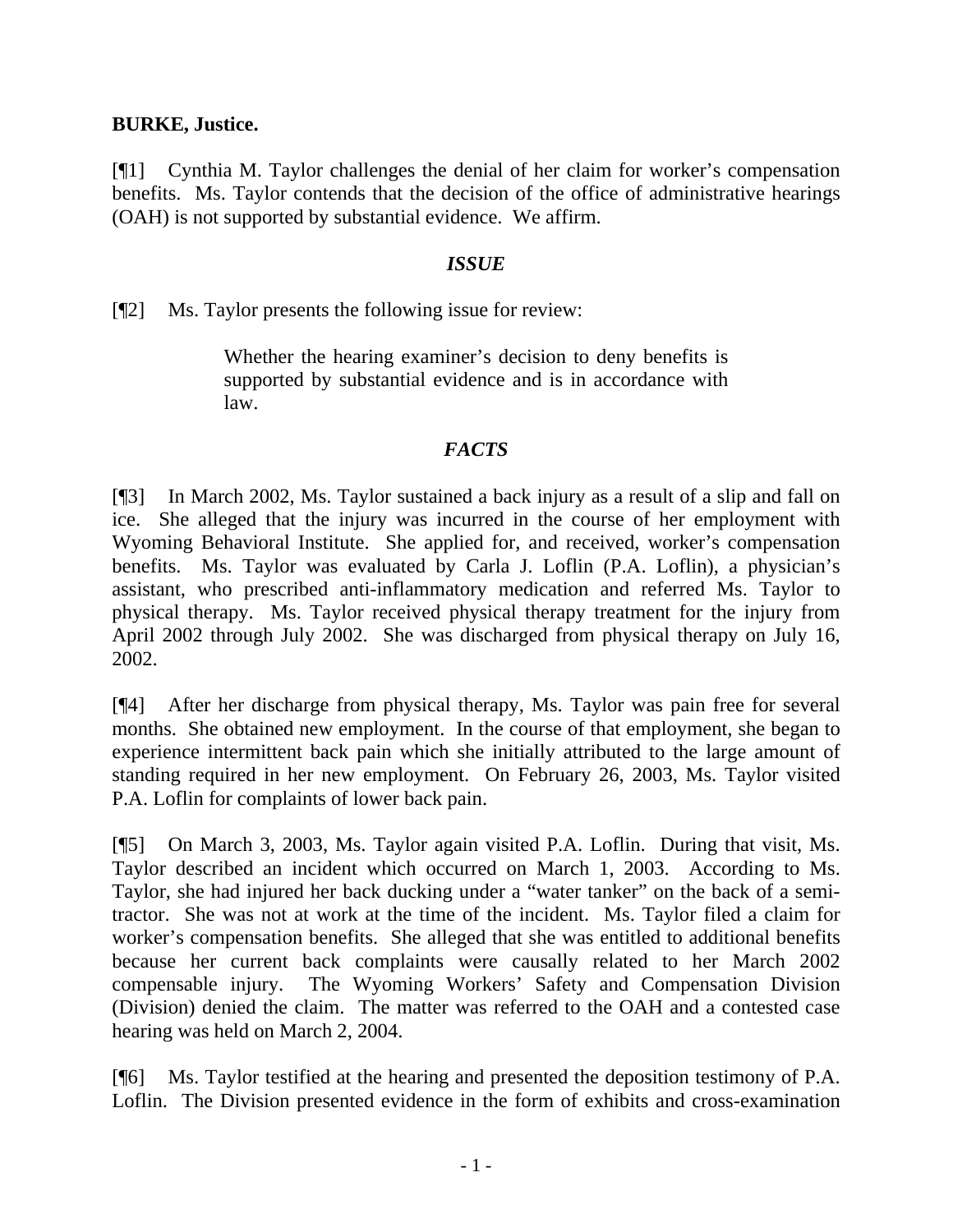testimony. On March 31, 2004, the OAH issued its Order Denying Benefits. The district court affirmed the decision of the OAH. This appeal followed.

## *STANDARD OF REVIEW*

[¶7] When reviewing administrative decisions, we are limited to a determination of the factors specified in Wyo. Stat. Ann. § 16-3-114(c) (LexisNexis 2005), which provides:

> (c) To the extent necessary to make a decision and when presented, the reviewing court shall decide all relevant questions of law, interpret constitutional and statutory provisions, and determine the meaning or applicability of the terms of an agency action. In making the following determinations, the court shall review the whole record or those parts of it cited by a party and due account shall be taken of the rule of prejudicial error. The reviewing court shall:

> > (i) Compel agency action unlawfully withheld or unreasonably delayed; and

> > (ii) Hold unlawful and set aside agency action, findings and conclusions found to be:

> > > (A) Arbitrary, capricious, an abuse of discretion or otherwise not in accordance with law;

. . .

(E) Unsupported by substantial evidence in a case reviewed on the record of an agency hearing provided by statute.

*[Carabajal v. State ex rel. Wyo. Workers' Safety & Compensation Div.](http://www.lexis.com/research/xlink?app=00075&view=full&searchtype=get&search=2005+WY+119%2C+P3)*, 2005 WY 119, ¶ [8, 119 P.3d 947, 950 \(Wyo. 2005\).](http://www.lexis.com/research/xlink?app=00075&view=full&searchtype=get&search=2005+WY+119%2C+P3) In cases such as this where both parties submit evidence at the contested case hearing, we apply the substantial evidence standard of review. *Salas v. General Chemical*, 2003 WY 79, ¶ 9, 71 P.3d 708, 711 (Wyo. 2003). Under the substantial evidence test:

> "We afford respect and deference to a hearing examiner's findings of fact if they are supported by substantial evidence. Our task is to examine the entire record to determine whether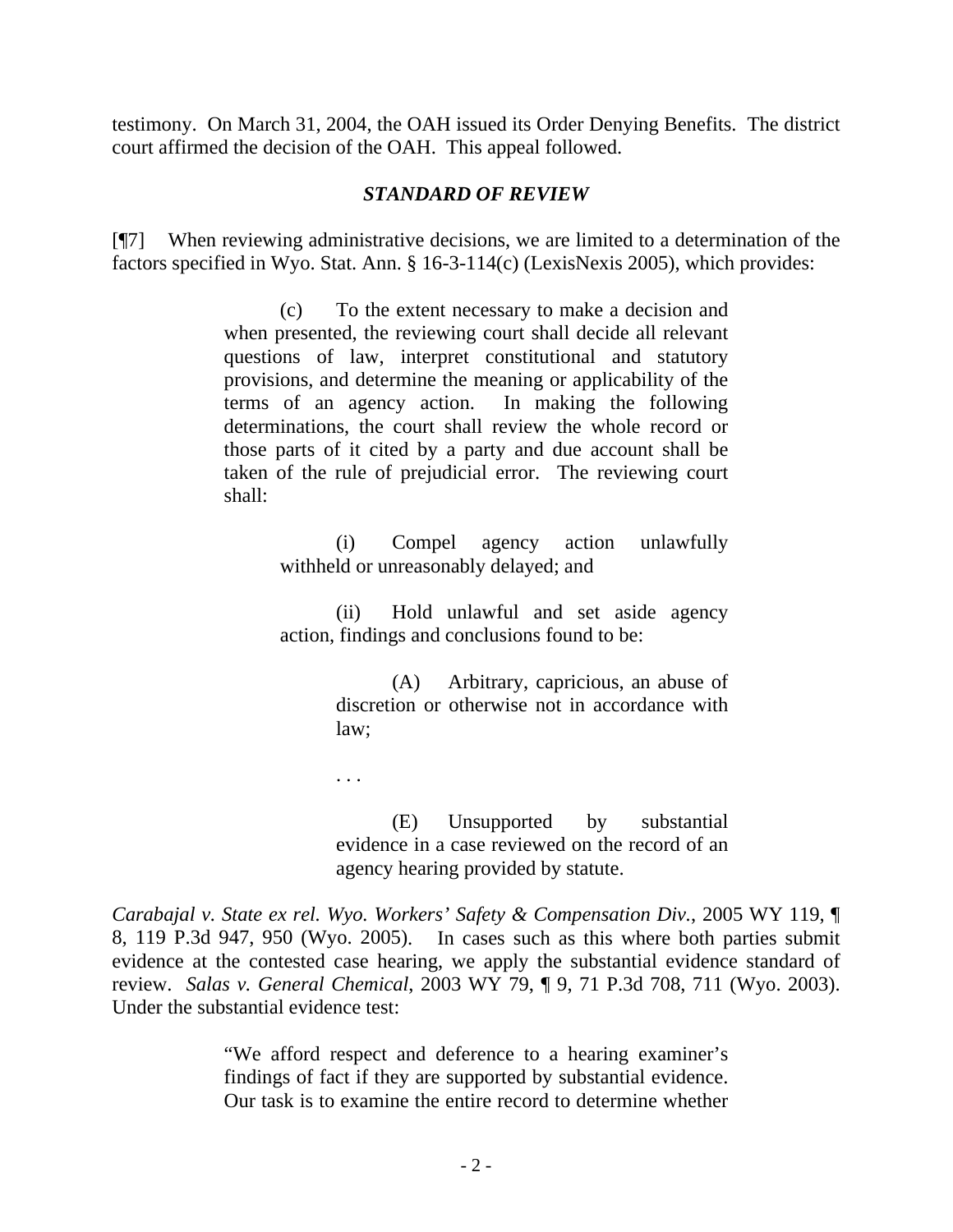substantial evidence supported the hearing examiner's findings. We will not substitute our judgment for that of the hearing examiner when substantial evidence supports his decision. Substantial evidence is relevant evidence which a reasonable mind might accept in support of the agency's conclusions."

*Id.* (Internal citations omitted.)

[¶8] When a party charged with the burden of proof has failed to meet that burden, we review the case under the arbitrary, capricious, abuse of discretion, or otherwise not in accordance with law standard. *Boyce v. State ex rel. Wyo. Workers' Safety & Compensation Div.*, 2005 WY 9, ¶ 6, 105 P.3d 451, 454 (Wyo. 2005).

> "Under the arbitrary, capricious and abuse of discretion standard, we are charged with examining the entire record. In our examination and review of a hearing examiner's determination, we defer to the hearing examiner's findings of fact. We will examine conflicting and contradictory evidence to see if the hearing examiner reasonably could have made its findings based on all the evidence before it. The findings of fact may include determinations of witness credibility, as the hearing examiner is charged with determining the credibility of the witnesses. In our review, we will not overturn the hearing examiner's determinations regarding witness credibility unless they are clearly contrary to the overwhelming weight of the evidence."

*Id.* We review this case as if it had come directly to this Court from the agency and do not afford any deference to the district court's decision. *Bailey v. State ex rel. Wyo. Workers' Safety and Compensation Div.,* 2002 WY 145, ¶ 6, 55 P.3d 23, 25 (Wyo. 2002).

# *DISCUSSION*

[¶9] In order to be eligible to receive worker's compensation benefits, a claimant must have sustained an "injury" which is defined by Wyo. Stat. Ann.  $\S$  27-14-102(a)(xi) (LexisNexis 2005) as, "any harmful change in the human organism other than normal aging . . . arising out of and in the course of employment while at work . . . ." In order to prove that her injury occurred in the course of employment, Ms. Taylor must establish a causal connection between her work-related incident and her current complaints. *Hanks v. City of Casper,* 2001 WY 4, ¶ 6, 16 P.3d 710, 711 (Wyo. 2001). Whether a causal connection exists is a question of fact. *Hurley v. PDQ Transport, Inc.,* 6 P.3d 134, 138 (Wyo. 2000).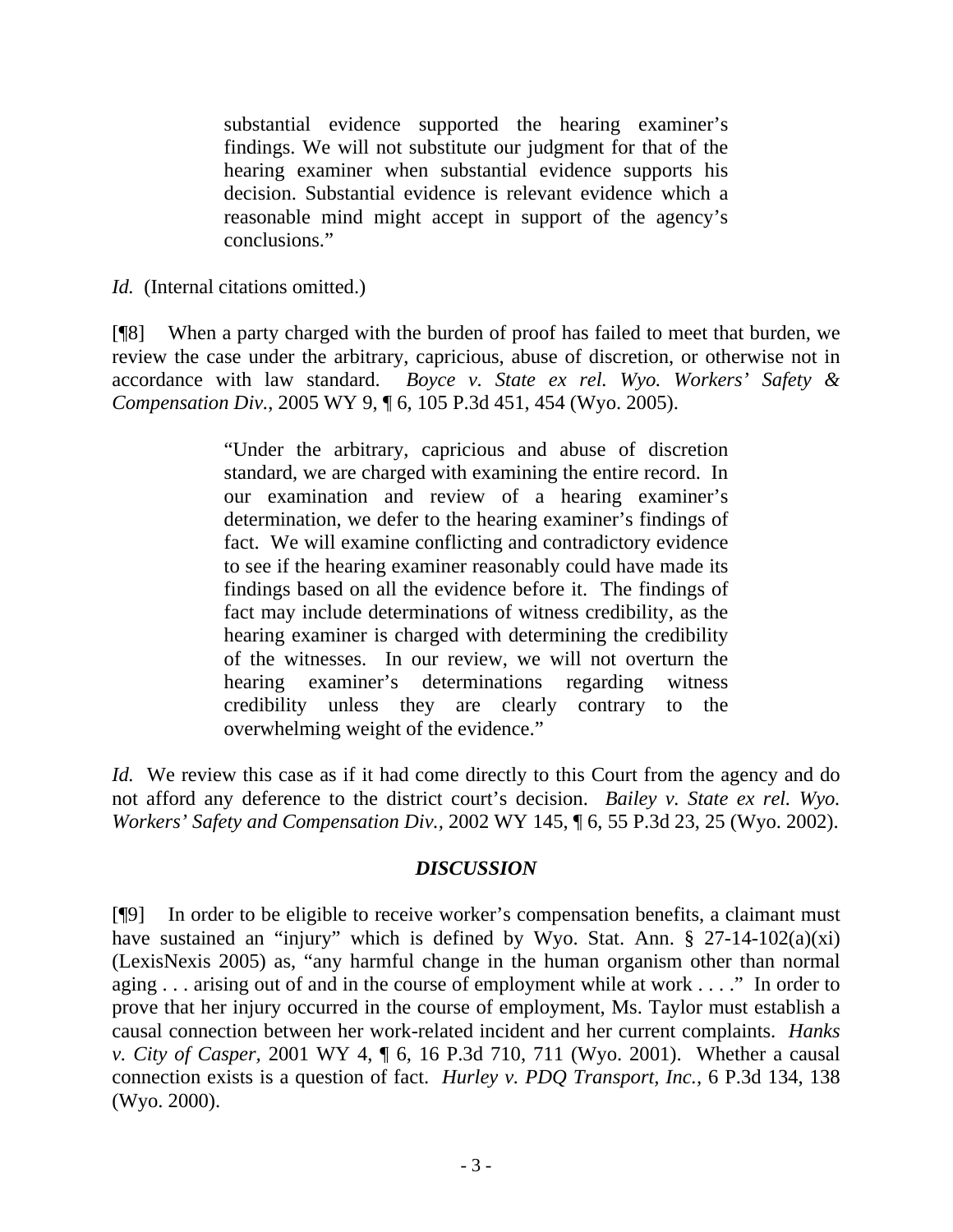[¶10] The OAH found that Ms. Taylor did not prove that her 2003 back pain was caused by her March 2, 2002, work-related injury. Specifically, the OAH found that Ms. Taylor had prior back problems for which she was treated by a chiropractor monthly for approximately six years and that the March 2, 2002, injury had completely resolved by July 2002. The OAH also found that Ms. Taylor was pain free for more than six months before non-specific back pain returned and that she was not at work or performing any job duty when the 2003 strain occurred. The OAH further found that the medical testimony of P.A. Loflin, was "equivocal at best" and based upon a questionable history.

[¶11] Ms. Taylor challenges the findings relating to her prior medical history and the rejection of the testimony of P.A. Loflin. She contends that P.A. Loflin's testimony provides evidence of the requisite causal connection and notes that P.A. Loflin was the only medical expert who testified. She asserts that the opinion of P.A. Loflin regarding causal connection is unrefuted. Ms. Taylor also contends that the medical history which she provided to P.A. Loflin was adequate and accurate. She refers us to her testimony that the prior problems, for which she received chiropractic treatments, related to her upper back and neck and were "different" than her current complaints of low back pain.

[¶12] Ms. Taylor's prior medical history is relevant to her credibility, the weight to be accorded P.A. Loflin's opinion testimony and the issue of causation. P.A. Loflin testified that her opinion was based, in part, on the medical history provided to her by Ms. Taylor. According to P.A. Loflin, Ms. Taylor did not advise her of any history of prior back problems. However, during the hearing, Ms. Taylor admitted that her prior medical history included monthly chiropractic treatments for back problems from 1992 through 1998. Medical records introduced at the hearing also reflected that Ms. Taylor had prior back problems for which she received chiropractic care.

[¶13] In support of its finding that the testimony of P.A. Loflin was "equivocal at best," the OAH stated:

On direct examination P.A. Loflin testified:

Q. Is it safe to say that but for the March 2 of 2002 compensable injury, that Ms. Taylor wouldn't have had her current problems?

A. I'm sorry. I misunderstood that.

**Q. What I asked was, is it safe to say that but for the injury that she received in March of 2002, that she wouldn't have had these problems, current problems?**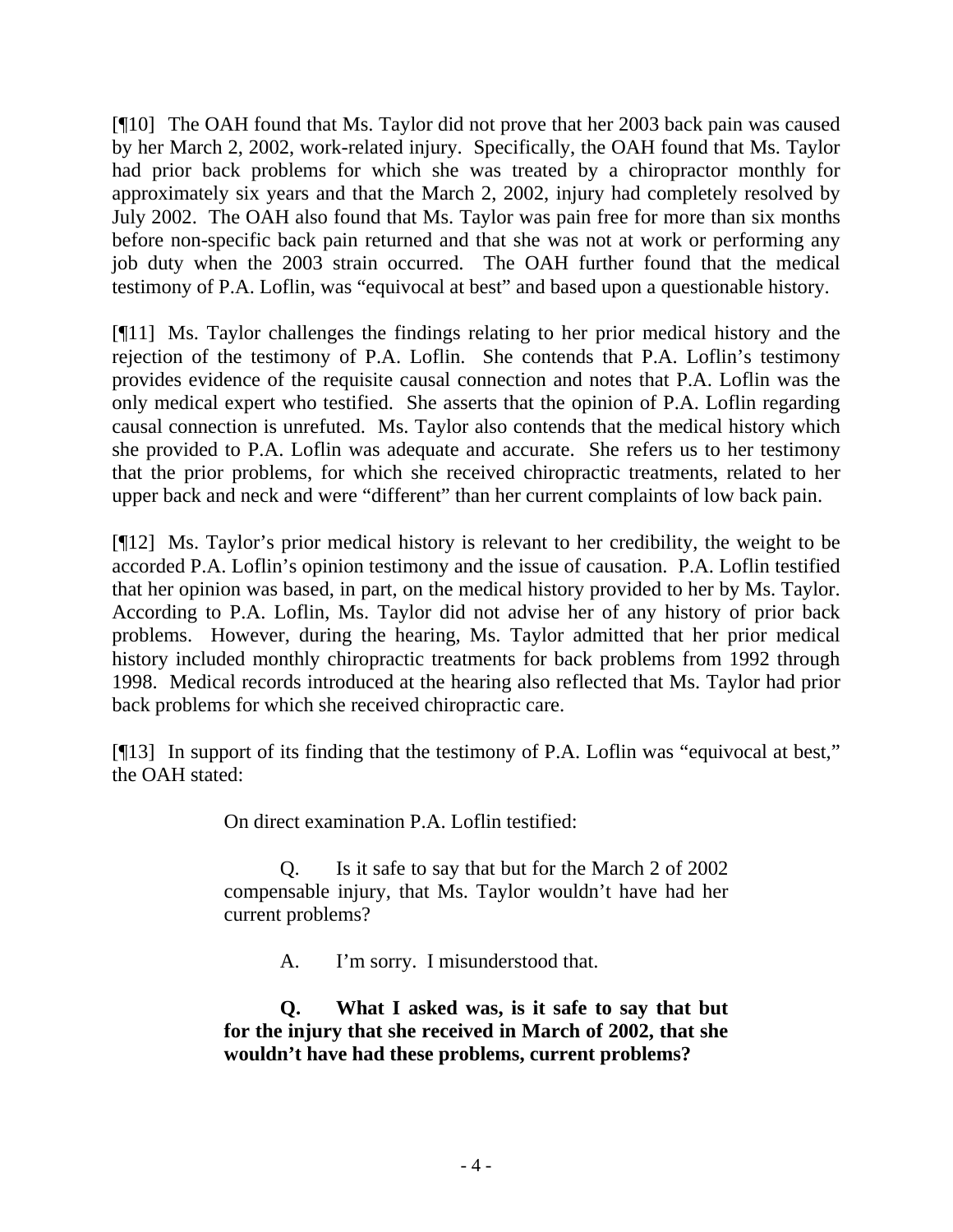**A. You mean if she did not fall on that date and sustain a strain-**

**Q. Yes.** 

**A. --that none of the – none of the following episodes would have occurred? Is that what you're asking?** 

**Q. Yes.** 

**A. That's a hard one to answer, as I don't know what she does in her off time.** 

Q. But you had no information from – that it was caused by anything other than –

A. No. I'm just going – I'm going on what she reported to me-

Q. Uh-huh.

A. --on her history.

Q. And based on the information that you got from her from her history, is there anything that indicates that it was related to anything other than the March 2 of 2002 fall?

A. No.

Q. Okay. And do you have an opinion, based on a reasonable degree of medical probability, that – whether or not her current problems were directly caused by the 2002 work-related injury?

A. I **assume** that her continued problems **probably** do relate to that initial injury on the  $2<sup>nd</sup>$  of March 2002.

On cross-examination P.A. Loflin admitted she did initially take a history related to whether Taylor had prior back problems and did not know Taylor had previous chiropractic treatment for back pain. . . . P.A. Loflin also admitted that Taylor had recovered from her March 2002 injury and the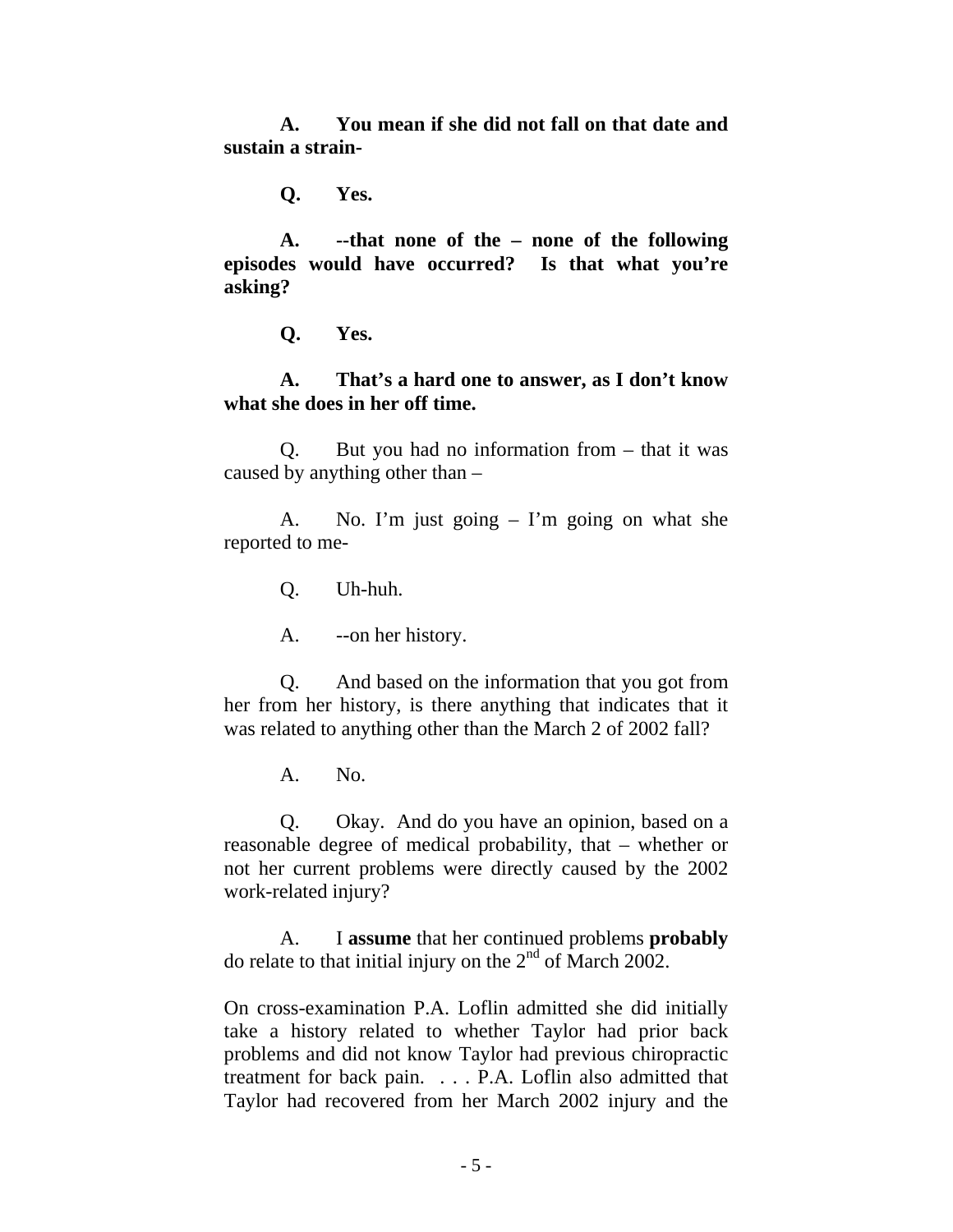March 1, 2003 incident could be a new injury. . . . As to the causation of Taylor's 2003 back pain, on cross-examination P.A. Loflin testified:

Q. Okay. So based on what you just said, can you say that this injury was caused by the March 2002 injury?

A. I can't say that it was caused by it, but I could say that it may have been complicated by it.

Q. Okay. But you just don't have enough information based on the gap in time; is that  $-$  is that right? Is that why you hesitate?

A. Correct.

(Emphasis in original.)

[¶14] The OAH could properly find this testimony to be equivocal. On two different occasions, P.A. Loflin admitted that she did not have enough information to say whether the 2003 symptoms were caused by the 2002 injury. In addition, under direct examination, P.A. Loflin stated that she assumed that the problems were related to the 2002 injury, but under cross examination she stated she could not say that the 2002 injury caused the 2003 symptoms.

[¶15] With respect to medical testimony, "[w]e do not invoke a standard of reasonable medical certainty with respect to such causal connection. Testimony by the medical expert to the effect that the injury 'most likely,' 'contributed to,' or 'probably' is the product of the workplace suffices under our established standard." *Pino v. State ex rel. Wyo. Workers' Safety and Compensation Div. (In re Pino),* 996 P.2d 679, 685 (Wyo. 2000) (internal citations removed). There is testimony in the record from P.A. Loflin that Ms. Taylor's current problems "probably do relate to that initial injury on the  $2<sup>nd</sup>$  of March 2002." However, a hearing examiner is entitled to disregard an expert opinion if he finds the opinion unreasonable, not adequately supported by the facts upon which the opinion is based, or based upon an incomplete and inaccurate medical history provided by the claimant. *Franks v. State ex rel. Wyo. Workers' Safety & Compensation Div. (In re Franks),* 2002 WY 77, ¶ 18, 46 P.3d 876, 879-80 (Wyo. 2002); *Clark v. State ex rel. Wyo. Workers' Safety & Compensation Div.,* 934 P.2d 1269, 1271 (Wyo. 1997).

[¶16] It is the obligation of the trier of fact to sort through and weigh the differences in evidence and testimony, including that obtained from medical experts. *Morgan v. Olsten Temporary Services,* 975 P.2d 12, 16 (Wyo. 1999). "The task of determining the credibility of the witnesses and weighing the evidence is assigned to the [hearing